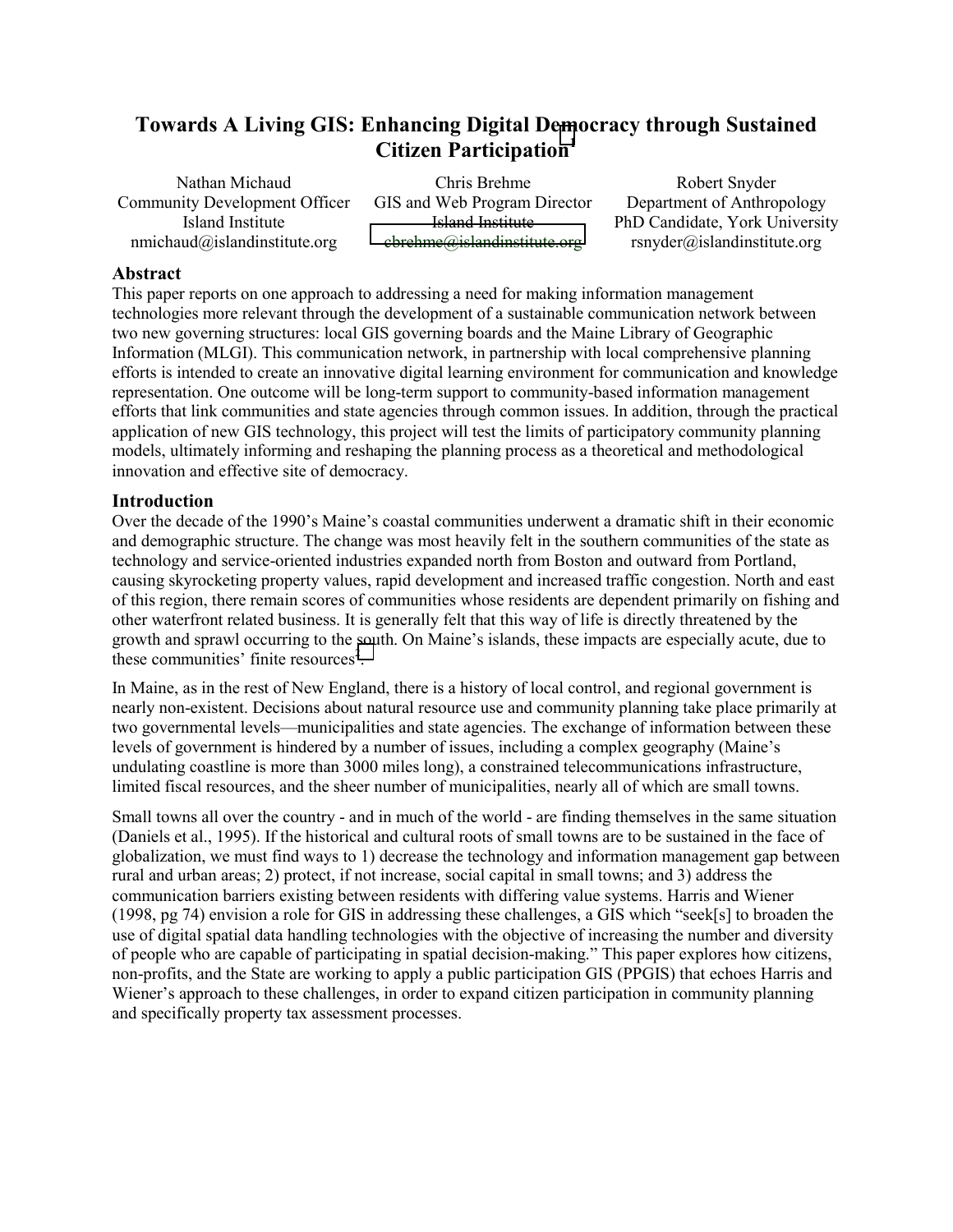## **Building A Citizen Driven GIS**

One of the more significant recent spatial information management events along Maine's coast is the organization of two new governmental structures - the community GIS governing board and the Maine Library of Geographic Information (MLGI) Board. These boards form the basis for a network that will involve a broad constituency in discussions and practices that address many issues including the property tax assessment process. Although the effects of geospatial technology on the outcome of local planning processes are still uncertain, it is clear that the process and products of a PPGIS are being incorporated by citizens into local planning discourse at all levels, providing new forums for participation (Ventura et al 2002).



Over the past year, the authors have worked with three Maine island communities - Vinalhaven, Islesboro, and Peaks Island - to develop a PPGIS approach (image 1). The overarching goals of this work have been to make technology more relevant to the quotidian practices of community members, concurrently building local information management capacity. The project involves a combination of classroom teaching, adult education, as well as data collection and map production applied to communityled projects.

As a vote of support for this effort each of the three island communities raised money to create publicaccess GIS workstations. These workstations act as repositories for spatially-referenced information, much of which has recently been gathered and formatted through comprehensive planning efforts. In addition, through the Island Institute's Fellowship Program, three recent college graduates with GIS expertise now reside in each of the three island communities and will directly support the GIS projects over the next two years. A fourth Institute Fellow provides technical and educational support to islanders from our developing Regional GIS Resource Center in Rockland.

#### **Community GIS Governing Boards**

In each of the three island communities a representative governing board has been established to deal with issues of data privacy, access, ownership, and maintenance. These governing boards, which are now in place in all three communities, are appointed by town Selectmen (except in the case of Peaks Island, which is not a municipality) and consist of community volunteers representing a broad range of local organizations and associations. The GIS governing board evolved in response to communities' desires to participate in scaled,

Community GIS Governing Board Members



structured discussions about geospatial information management and access, and as a strategy for addressing the important technical, legal and ethical questions associated with local GIS. The creation of these local GIS governing boards, linked together by common interests and a team of Island Institute Fellows, creates a unique opportunity for the collective exploration of the ethical and organizational challenges of managing locally generated GIS data.

## **Maine Library of Geographic Information Board**

Historically, the Maine Office of GIS (MEGIS) has primarily served state agency geospatial data and information management needs. Recently, the office repositioned itself to better serve the municipalities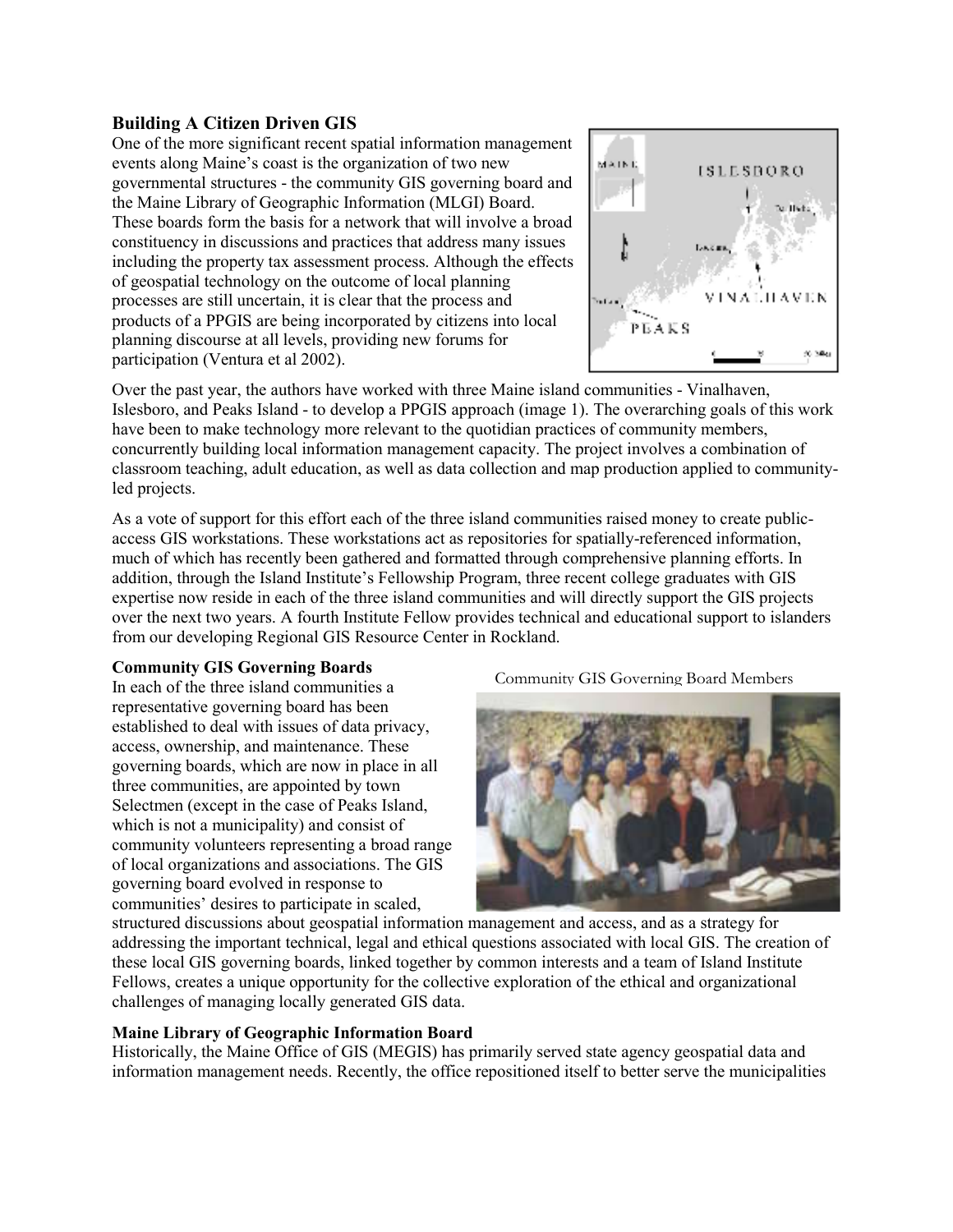of Maine through data management and delivery, technical support and new data development priorities. The office and its director, Dan Walters, were influential in the design and creation of the MLGI, which will act as a clearinghouse for locally-relevant data and provide small grants and technical support to municipalities for GIS data development. \$2.3 million in fundi[ng f](#page-4-0)or these activities was approved by Maine voters on November  $5<sup>th</sup>$ , 2002 through a state-wide bond.<sup>3</sup> The MLGI is overseen by a 15 member board made up of representatives from GIS businesses, real estate associations, town and county government, universities, environmental and community development organizations and state agencies. This Board is charged with developing data standards and setting policies on data access and privacy.

The local GIS governing boards and the MLGI Board have been formed to address very similar issues, and constitute, respectively, 'bottom-up' and 'top-down' approaches to GIS management. The Island Institute will help create a formal network between the three island boards, and sponsor and facilitate communication between this local GIS network and the MLGI Board, in order that both initiatives are informed by one another and develop in a compatible manner. This linkage is particularly apropos, because the Peaks Island GIS Governing Board and the MLGI Board share a common member, Peaks resident and GIS professional Will Mitchell.

Members of the community GIS governing boards have met twice at the Island Institute for day-long meetings to share perspectives and gain new insight relative to their efforts (see photo). These meetings covered the goals of a PPGIS approach, the various potential applications of GIS at the community level, and what services the Island Institute could offer in a Regional GIS Resource Center. Between meetings, community boards conducted a GIS needs [as](#page-4-0)sessment and prioritized the potential applications of GIS in their community. These needs assessments<sup>4</sup> will be the foundation for developing a Community GeoLibrary on each of these islands. At the most recent meeting Dan Walters presented current MLGI activities including statewide orthoimagery, parcel data development grants, and data standards creation.

#### **Next Steps**

Property assessment is an often contested local issue, one that is grounded in physical and social constraints. The physical basis for land valuation is the property's size, situation, slope, access to roads and other physical infrastructure, all things that can be easily represented and queried using GIS. Inherent in the quantitative process of assessment, however are a myriad of subjective, often aesthetic factors. At its core, assessment is an aesthetic issue and a reading of the landscape that ultimately results in a single quantitative categorization - \$350,250, \$450,000, etc. Those socially-embedded components of land valuation are at the root of much of the conflict in small communities around the nation that are facing demographic and economic change.

Despite the growing interest in land use models, and the central role GIS now plays in most of them, the search for good models of land use change to support policy making and planning remains a wild goose chase. There are no easy solutions to these problems. They all seem to derive from the fact that a range of different ontologies of processes, events and actions are implicated in any non-trivial attempt to represent land use change processes. Sorting out these different ontologies would be a first significant step towards better land use models - and better land use planning – at all scales.

We see a tremendous opportunity to explore technical and public process solutions in both of these areas, the geographic and the social, simultaneously. Because the geographic and the social aspects are not easy to sort out (and probably are inextricably linked) a basic assumption in this exploration is that the solutions, or innovations, should proceed within one frame of reference.

We are coordinating these next steps with a PPGIS effort on the west coast of North America that is developing technology to support community GIS. They describe their goal as "an ideal community GIS…that provides three windows into a dataset relevant to that community: a map viewer, a web-like hypertext viewer showing supporting information such as reports and pictures, and a visual network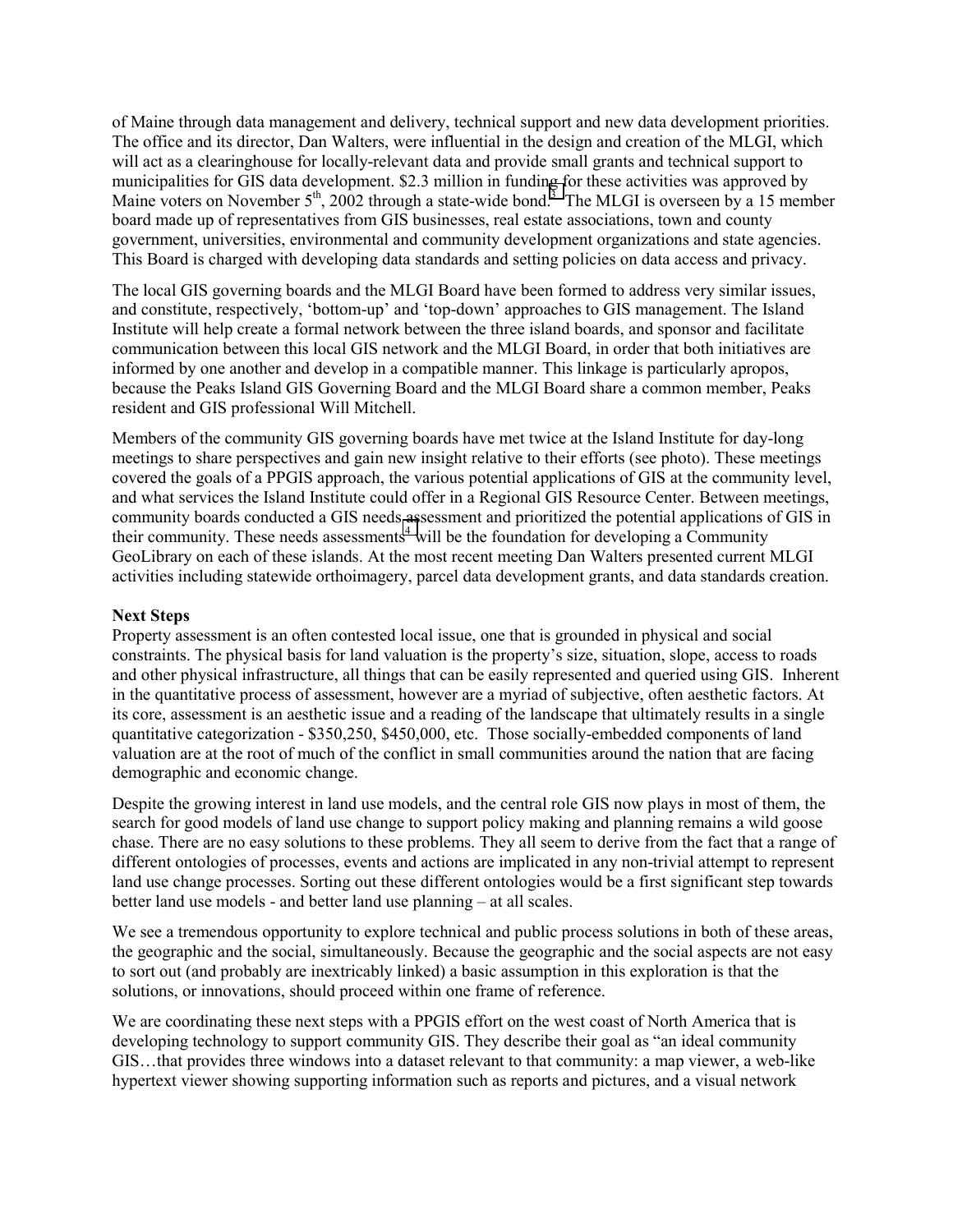browser showing the interrelations between map specific concepts, map elements, and extant scientific theory. (Harrap et al., 2001)" The researchers have developed a prototype Bowen Island Community GeoLibrary that currently realizes this functionality in the form of interactive maps created with open source generic mapping tools, a semantic network diagram created with proprietary software (ThinkMap), and a window for HTML text. The combination of these elements is based on an interpretation of pattern languages (Harrap et al., 2001).

We intend to use the Bowen Island GeoLibrary as a blueprint for sustaining local GIS efforts in the future. Overall, this is a people-centered approach to technology development, with the goal of democratizing decision making process in a dispersed geographic region that requires digital communication.

## **Conclusion**

As is the case with many rural areas, an increasingly global real estate market has led to a pronounced escalation of property values on Maine islands, raising ethical and philosophical questions about the differences between perspectives, value sets and the meanings people attach to place. Residents of Vinalhaven, Islesboro and Peaks Island have approached the Island Institute to find ways of entering the growing debate around property taxation. At issue is the feeling among many that property value is assessed in an essentially arbitrary manner based on a generalized parcel-to-parcel comparison and crude consideration of the qualities of property that give it 'value'. Since many of these qualities, such as view, isolation, and potential for development, are aesthetic in nature, they resist the quantification which is central to property assessment. Hence, there is a need to support local assessors by integrating traditional property characteristics with community-based values to specify appropriate assessment models.

Working closely with the assessors of these communities, experts and state officials, the Island Institute is designing a process whereby the multitude of values related to property will be weighted by community consensus at a series of public meetings using the Community GeoLibrary. The purpose of this process will be to include all relevant property value features into an assessment model that provides more suitable estimates of economic (market) value. It is our experience that the differences between values are extremely difficult to articulate.

This public participation land valuation exercise is one example of how a digital information environment like a Community GeoLibrary, as a tool for visualization and alternative methods of information representation, can be used not to replace public person-to-person decision making, but rather enhance it. Other important Maine issues which demand such an approach include aquaculture siting, growth management planning, historical preservation, commercial zoning, public works projects, and harbor or other public trust resource uses.

#### **Notes**

 $\overline{a}$ 

<sup>3</sup> This funding was included in the \$24,100,000 environmental bond package with the following language:

 $1$  Our community-integrated GIS work is currently part of two projects funded by the NSF. The first project is limited to the island of Islesboro and involves support for a number of town committees whose foci range from shellfish harvesting to groundwater monitoring to harbor management. Our technical support has taken many forms in this project, including attendance at community meetings, GIS data development, formal and informal GIS training, and community presentations. As described in Step 1 above, the results of our Islesboro project and the initial feedback gained during the follow-on project (which expanded the work to Vinalhaven and Peaks Island), led us to an approach that combines community public process with innovative technologies.

 $2$  These issues were discussed at length at "The Affordable Coast," a meeting of residents from 20 island and coastal communities hosted by the Island Institute Oct. 25-26, 2002.